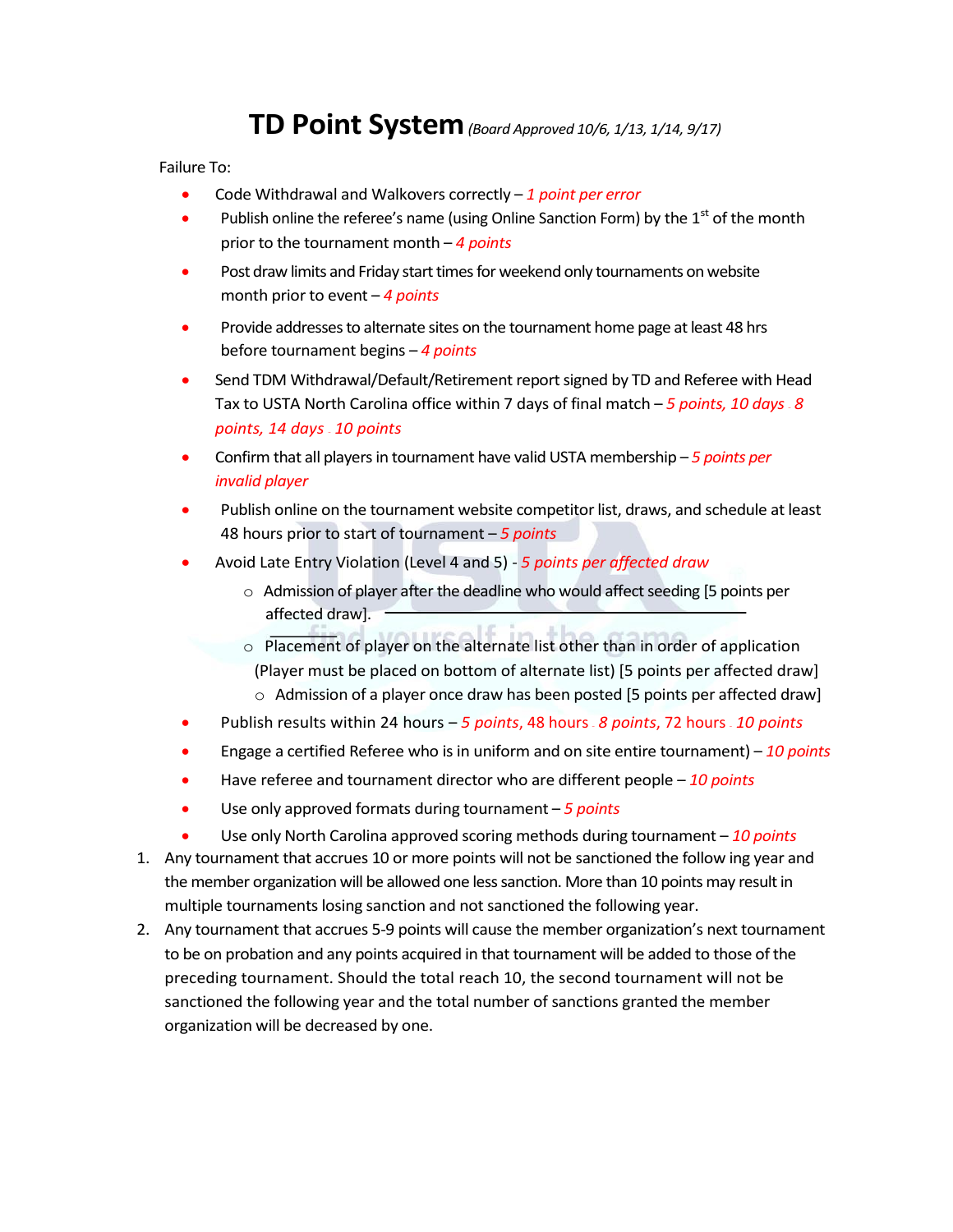- 3. A tournament director who accrues 5-9 points will be on probation and any points acquired in a subsequent tournament that year will be added to the previous points. Should the total reach 10, that tournament director will not be allowed to function as tournament director of a sanctioned tournament the next year.
- 4. If a tournament accumulates 6-9 points, the tournament director will be required to re-train at the "New Tournament Director Orientation" held during Tennis Weekend.
- 5. Any sanctioned tournament may be revoked at the discretion of the Sanction and Schedule Committee if multiple infractions occur and/or the tournament OR TD violates tournament regulations and the Rules of Tennis or if the TD engages in personal conduct related to the TD's official duties regarding a tournament that reflects negatively on a sanctioned tournament or USTA North Carolina.
- 6. Appeals may be made in writing to the Grievance Committee within 7 days of receiving the notification of a sanction being revoked by the Sanction and Schedule Committee
- 7. All new tournament directors are required to attend both the "tournament director orientation" and "tournament director workshop" in Pinehurst at Tennis Weekend.
- 8. Existing tournament directors are required to participate in at least three (3) hours of continuing tournament director education each year in person or via webinar. Over each two (2) year period, at least two (2) of these hours must be in person training at the tournament director workshop during Tennis Weekend. USTA North Carolina will establish the methodology for the 2 year rotation for the TD workshop between even and odd years.
	- a. Exceptions from attendance at the Tournament Director's Workshop during Tennis Weekend will not be granted. All tournament directors must attend in person in the year(s) required, no substitutes. Those who do not attend and/or otherwise complete the TD continuing education requirements will be assessed a 5 point penalty, and each of their sanctioned tournaments will be assessed a 5 point penalty. The sanctioned tournament(s) may have the 5 point penalty for failure of the TD to complete these requirements removed if the tournament(s) replaces the non-attending TD with a TD in good standing who has attended the Tournament Directors Workshop and completed continuing TD education as and when required. Tournament TD substitutions for the purpose of this rule must be made by March 1.
	- b. In addition to the 5 point penalty, a tournament director who does not complete all of his/her continuing education during any calendar year will be required to attend the new tournament director orientation the following year during Tennis Weekend.